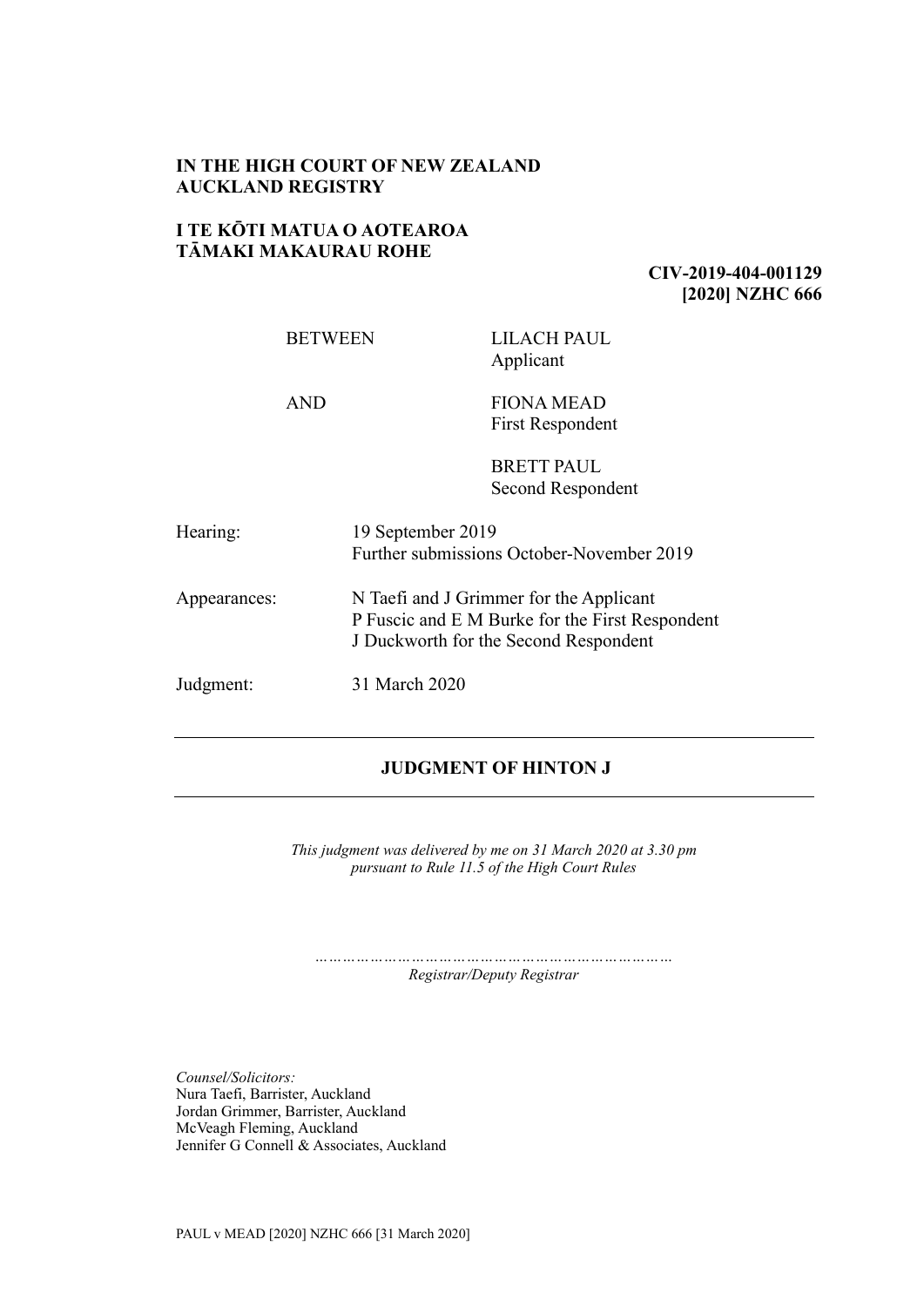[1] This case raises an interesting and contentious issue over whether the Property (Relationships) Act 1976 applies to a "polyamorous relationship".

[2] The point arises as a question of law referred to this Court by way of case stated by Judge Pidwell sitting in the Family Court at Waitakere as follows:<sup>1</sup>

Does the Family Court have jurisdiction to determine the property rights of three persons in a contemporaneous polyamorous relationship under the Property (Relationships) Act 1976? 2

[3] The two effective claimants appear to accept that the Property Relationships Act 1976 (the Act) does not provide for polyamorous relationships as such. They do not claim jurisdiction on that basis. Rather, they seek to break their three-way relationship down into contemporaneous qualifying relationships. I have therefore restated the question slightly as follows:

Does the Family Court have jurisdiction under the Property (Relationships) Act 1976 to determine the property rights of three persons in a polyamorous relationship, either on the basis of that relationship or by dividing that relationship into dyadic parts?

# **Background**

[4] The parties accept the following excellent summary of the facts by Judge Pidwell, to which I have added only in small part and where uncontentious.

[5] Lilach and Brett Paul were legally married in New Zealand on 28 February 1993. They have no children.

[6] In 1999, Lilach met Fiona Mead.

[7] In 2002, the three parties formed a polyamorous relationship.

[8] In November  $2002<sup>3</sup>$  the parties moved into a four-hectare property in Kumeu which had just been purchased in Fiona's name for \$533,000. She paid the deposit of

 $\overline{a}$ <sup>1</sup> Pursuant to s 13 of the Family Court Act 1980 and pt 21 of the High Court Rules 2016.<br><sup>2</sup> The phrase "polygmarous relationship" is not defined in the assessment of these postential

The phrase "polyamorous relationship" is not defined in the case stated. It has a potentially wider meaning, but given the facts of the case, I treat it as a relationship between three persons or more.

<sup>&</sup>lt;sup>3</sup> The Judge noted a date of March 2003 but the parties agree it was November 2002. Nothing turns on the date for present purposes.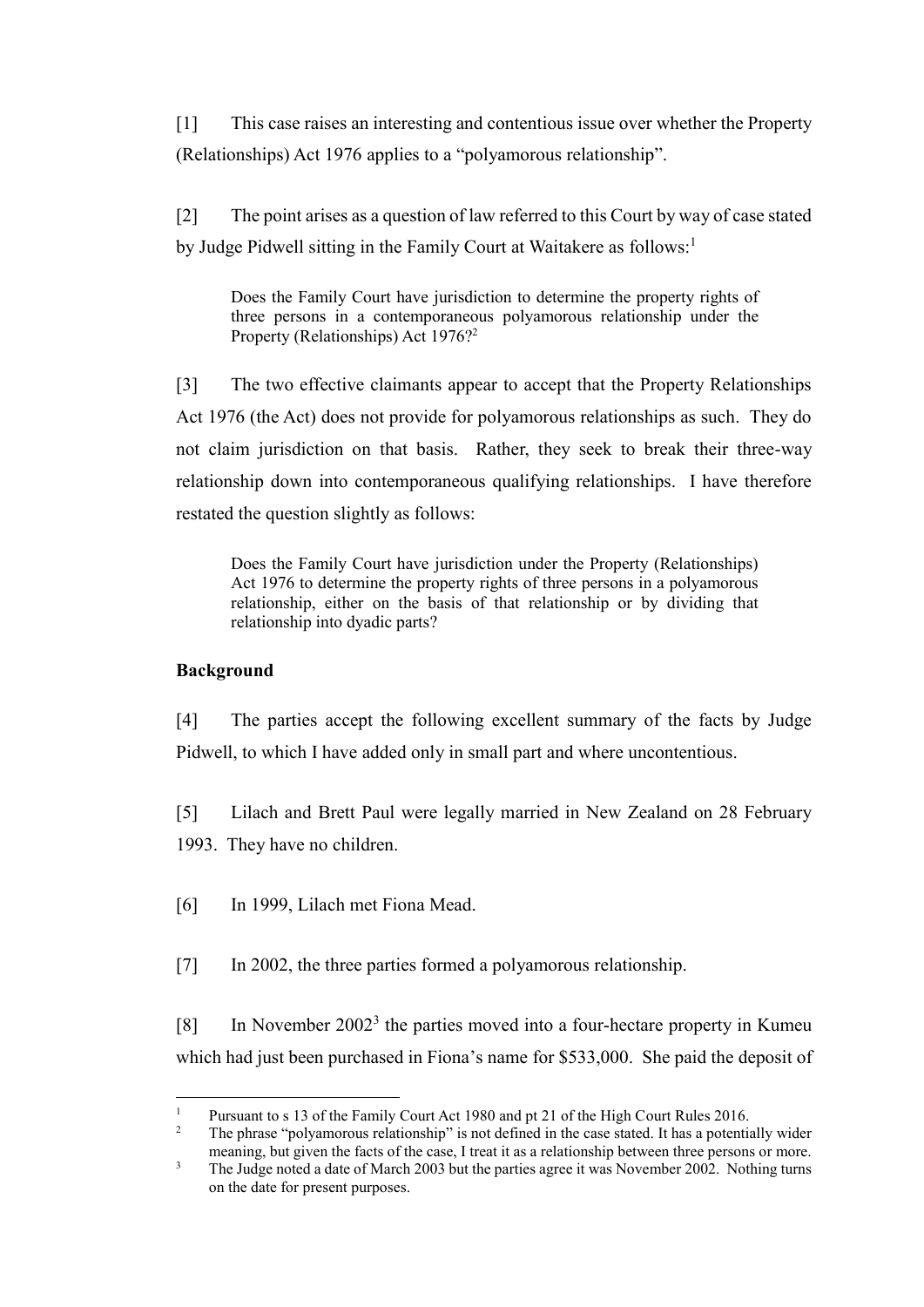\$40,000. The parties describe the property as a farm. It had a QV of \$2,175,000 in 2017. This is the property in dispute.

[9] For the next 15 years, the parties lived together at the Kumeu property. Their polyamorous relationship continued. For the most part they shared the same bed.

[10] Fiona practised as a veterinarian throughout the relationship. Brett established a paintball business on the property. Brett and Lilach had a lawn mowing business. Lilach also practised as an artist.

[11] Each party contributed to the household and to activities which occurred on the property (being general maintenance of the property and helping each other with their respective businesses). The parties differ as to what extent the contributions occurred.

[12] While the relationship between Lilach, Brett and Fiona was the primary relationship, there were other secondary relationships between each party and other individuals. Some of these secondary relationships were between one party and the secondary party, while others involved more than one party (again, either individually at different points of time or forming a secondary polyamorous relationship). At-least one of these secondary relationships appears to have lasted for three years.

[13] I think it helpful to add the following from Lilach's affidavit, which seems undisputed:

For [...] 15 years we were in a relationship and lived together at the property. We had an understanding that although we were free to love others, the relationship between the three of us was the main relationship. For the large majority of the relationship all three of us have been sharing the same room and same bed until about a year before our separation when I moved into the guest room.

When we moved into the property Fiona, Brett and I committed to a shared life with each other. In particular, soon after we moved into the Property, we had a private ceremony during which Brett and I gave a third ring to Fiona. The ring was identical to the ring that Brett and I had with the exception of the stone in the middle and it was made by the same jeweller […] We all wore our rings throughout our 15 year relationship, but I did lose my ring about two years ago. The pictures [attached to the affidavit] show the ceremony and our rings.

[14] Lilach separated from Fiona and Brett in November 2017.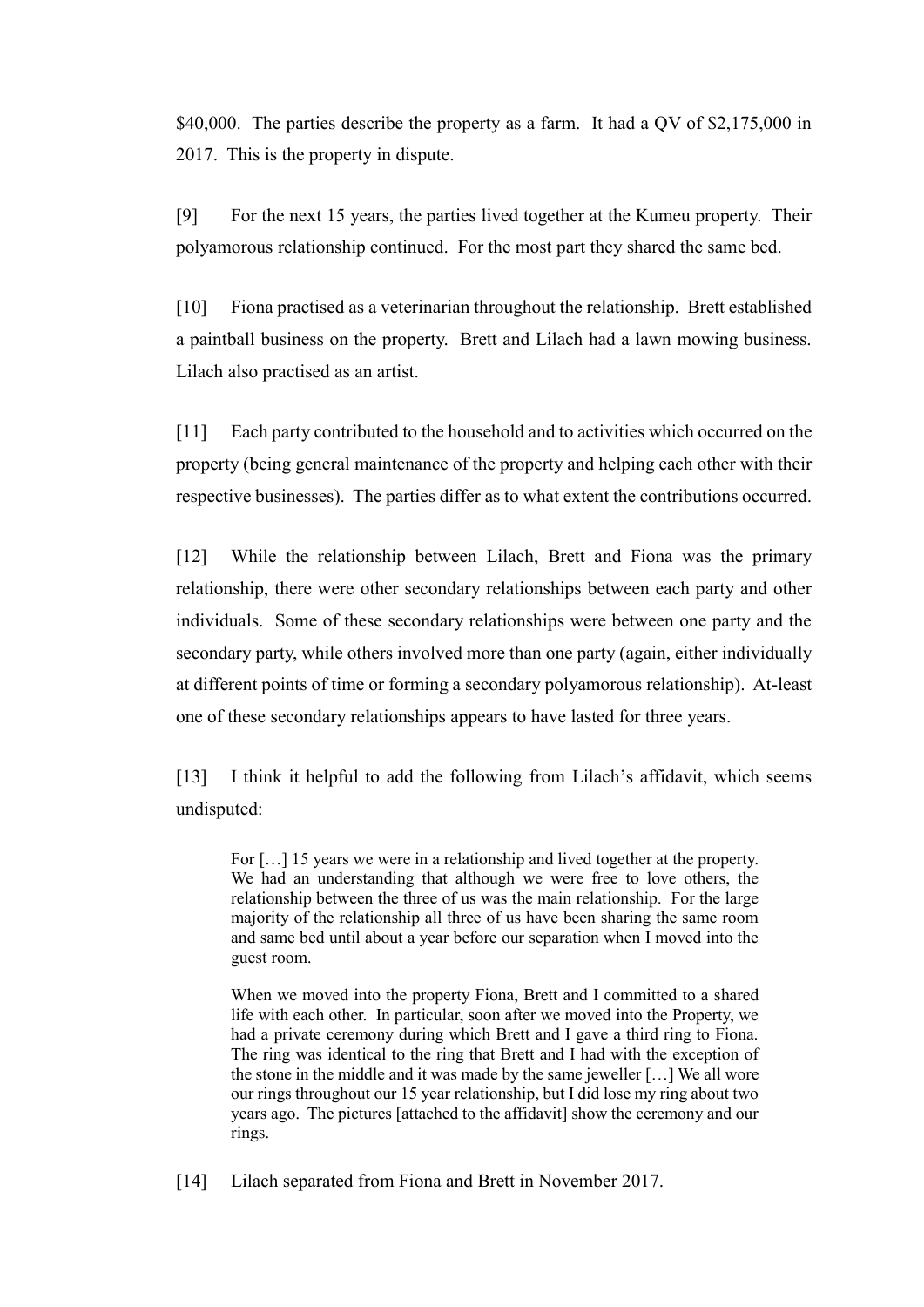[15] Brett and Fiona subsequently separated in early 2018. Fiona remains living in the Kumeu property.

#### **Procedural History**

[16] On 15 February 2019 Lilach applied to the Family Court at Waitakere naming Fiona and Brett as respondents and seeking orders determining the parties' respective shares in relationship property. In her narrative affidavit of the same date, Lilach records that she had been in a de facto relationship with Fiona, Brett had been in a de facto relationship with Fiona, and the three of them were "in a committed relationship for more than 15 years". She records that they lived together in the Kumeu property, which was their family home, and indicates that she seeks a one-third share.

[17] On 11 March 2019 Fiona appeared under protest to object to the Family Court's jurisdiction on the basis that Lilach's application was founded on a relationship of three people and thus does not relate to a de facto relationship as defined by the Act.

[18] On 22 March 2019 Brett filed a notice of defence and also a cross-application for orders determining the parties' shares in the relationship property "arising as a consequence of the contemporaneous relationships" and for a declaration that the parties were in three contemporaneous qualifying relationships under the Act as follows:

- (a) Brett and Lilach as husband and wife;
- (b) Brett and Fiona as de facto partners; and
- (c) Fiona and Lilach as de facto partners.

[19] On 29 March 2019 Lilach applied for orders setting aside Fiona's protest to jurisdiction on the grounds that the three parties were "in a relationship of 15 years duration" and the application relates to three 'triangular' contemporaneous relationships, being those described by Brett. Relying on ss 52A and 52B of the PRA,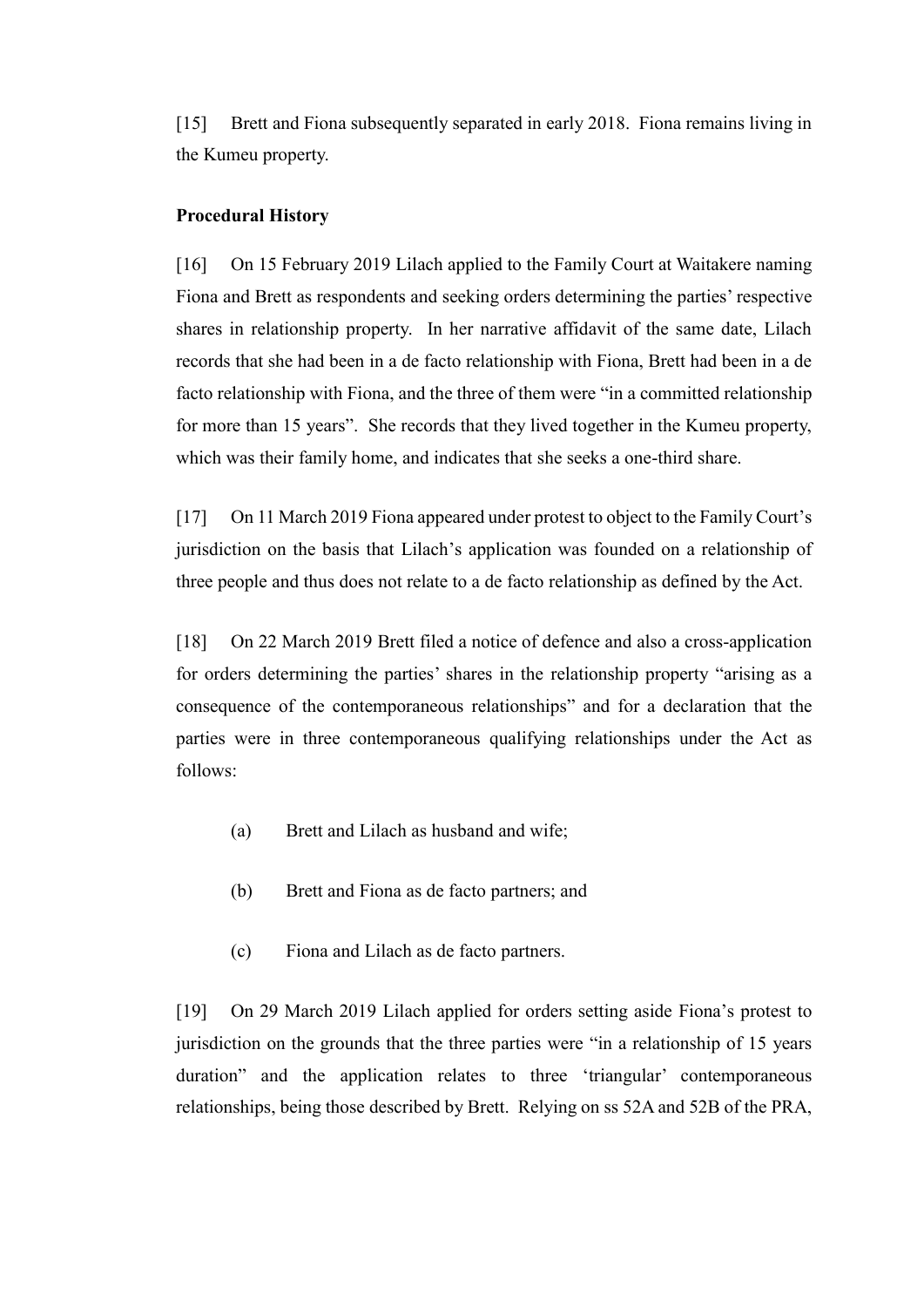*DM v*  $MP$ <sup>4</sup>, and *Chapman v P*<sup>5</sup>, the application records that the Family Court has jurisdiction to determine the division of relationship property "where there is more than one contemporaneous de facto relationship and/or marriage."

[20] By Minute dated 7 June 2019, Judge Pidwell referred the case to this Court by way of case stated, recording that she was not aware of any case law that assists on the issue. The Judge framed the question herself after the parties failed to agree on the specific terms of reference. She records that Lilach and Brett claim equal shares in the relationship property. However, it is now clear they each claim a one-third share and the subject of the claims is the Kumeu property.

## **Discussion**

## *No claim can be made under the Act based on a polyamorous relationship per se*

[21] It is clear on the face of the Act that parties cannot bring a proceeding based on a polyamorous relationship per se. That is not possible as a result of the definitions in the Act. Such a relationship does not 'qualify' under the Act.

[22] As noted, that position appears to be accepted by Lilach and Brett, who do not advance their claims on that basis. They instead rely, by way of analogy, on the application of the 'contemporaneous relationship' provisions of the Act, ss 52A and 52B. I consider the applicability or otherwise of these below.

[23] For completeness however, I first record that the relationships that do qualify under the Act are marriages, de facto relationships and civil unions, as defined. Each of these is plainly limited, for the purposes of the Act, to relationships between two people only.

[24] The definition of "marriage" in s 2 provides that "marriage" has the meaning given to it in s 2A. That is an inclusive definition provision only. The provision does not purport to define the concept of "marriage" in and of itself. But it supposes that marriage is a dyadic relationship; referring to a "married *couple*" and "*both* spouses".

 $\overline{4}$ <sup>4</sup> *DM v MP* [2012] NZHC 503, [2012] NZFLR 385.<br> *S Chapman v P (2009) 20 PRNZ* 330 (HC)

<sup>5</sup> *Chapman v P* (2009) 20 PRNZ 330 (HC).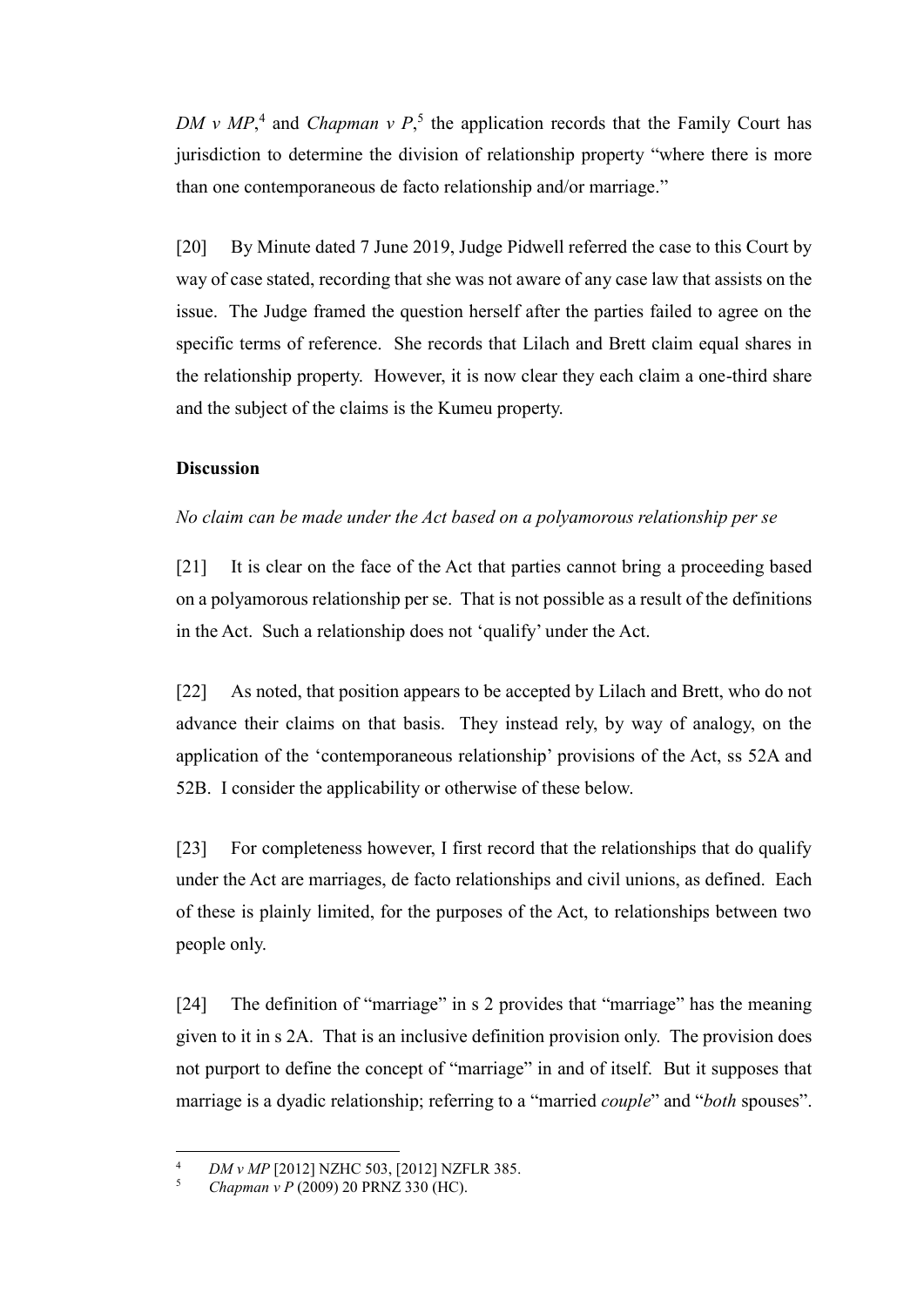This is consistent with the definition of "marriage" in s 2 of the Marriage Act 1955 (as amended) as "the union of *2 people*, regardless of their sex, sexual orientation, or gender identity" (emphasis added).

[25] "Civil union" is similarly defined and limited to two people.<sup>6</sup>

[26] The definition of de facto partner and de facto relationship is similarly dyadic in effect. A person is a person's de facto partner "if they have a de facto relationship with *each other*",<sup>7</sup> and a de facto relationship is "a relationship between *two persons*" both aged eighteen years or older, "*who live together as a couple*" 8 (emphasis added), and are not married to, or in a civil union with, one another.<sup>9</sup>

[27] Plainly, more than two people cannot be married to each other, and, at least for the purposes of the Act, more than two people cannot form a qualifying de facto relationship. That would be even more so here, where two members of the polyamorous relationship are married. The definition of a de facto relationship excludes persons who are married to each other. So, such people could not form part of a single qualifying de facto relationship also comprised of one or more others.

## *Separate concurrent claims*

 $\overline{a}$ 

[28] As noted above, Lilach and Brett's respective cases rest on the Court being able to divide the polyamorous relationship into three parts and consider concurrent claims in respect of each.

[29] In this instance, while Lilach and Brett each plead there were three separate relationships, which conceptually would involve three separate claims, there are only two. Lilach and Brett, although a married couple who would have a qualifying relationship, $10$  make no claim against each other.

<sup>6</sup> See s 2AB of the Property (Relationships) Act 1976 and also s 4(1) of the Civil Union Act 2004, which provides that "*two people* ... may enter into a civil union under this Act ...".

<sup>&</sup>lt;sup>7</sup> Property (Relationships) Act 1975, s 2C. See also the definition, materially similar for present purposes, given in s 29A(1) of the Interpretation Act 1999.

As to which, see Property (Relationships) Act 1976, ss 2D(1) and (2).

<sup>9</sup> Section 2D(1). For convenience I do not refer further to civil unions.<br><sup>10</sup> Because of the more limited definition of marriage noted above

Because of the more limited definition of marriage noted above.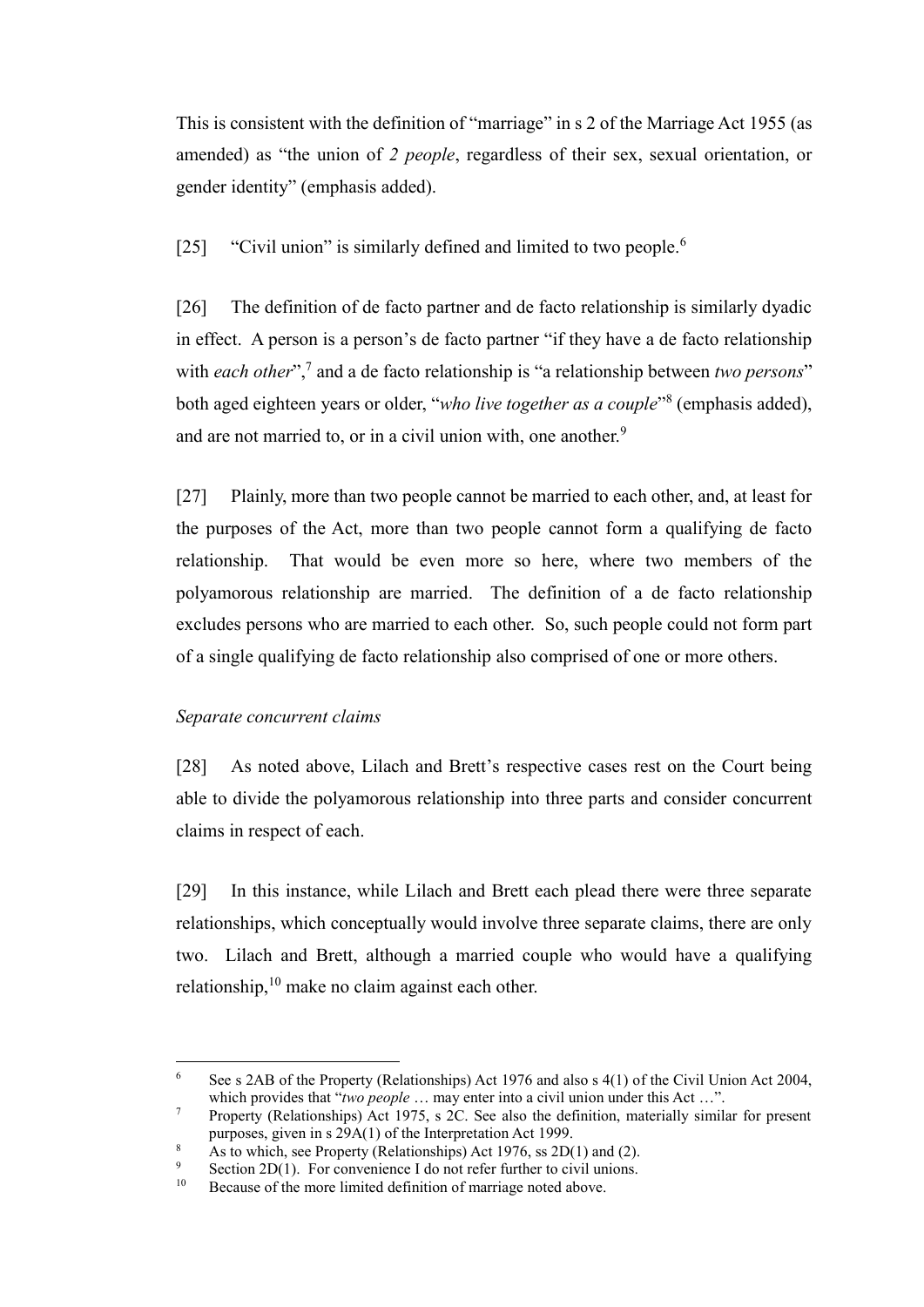[30] Lilach and Brett say the Court can find that each of them was in a de facto relationship with Fiona.

[31] That however is still not ostensibly the case because of the definition of "de facto relationship". As set out earlier, a de facto relationship under the Act requires two persons to be living together *as a couple*. While s 2D of the Act sets out factors that may be relevant to that inquiry, the fundamental question the Court must answer is not whether a given relationship exhibits any or all of those indicia, but whether the parties lived together *as a couple*. On their own clear evidence and on the basis of the case stated, neither Lilach nor Brett was living with Fiona "as a couple". Each was living with her as part of a threesome (or sometimes more). While the requirement to be living together "as a couple" does not preclude another person living with the couple, nor one of the couple living with a third person, it does in my view exclude a scenario where all three are participating in the very relationship at issue. That is not living together *as a couple*.

[32] I note that if the "couple" requirement could be circumvented in this case in the proposed manner that would have to similarly apply to a "foursome" or more. There would be no logical limit to the numbers who could be involved in the overlying polyamorous relationship.

[33] Lilach and Brett rely heavily by analogy on ss 52A and 52B of the Act. They say these provisions recognise that there may be "more than one contemporaneous de facto relationship" for purposes of the Act, which supports the approach they have adopted here. There is no doubt as to the basic proposition, though interestingly such contemporaneous relationships seem to have been found to qualify on very few occasions.<sup>11</sup>

<sup>&</sup>lt;sup>11</sup> *Chapman v P*, above n 5, appears to be the only case in which contemporaneous qualifying relationships have been found to have existed. It involved a dispute over a will between a wife and de facto partner of the deceased. In *DM v MP*, above n 4, Miller J, while declining to find the claimed contemporaneous de facto relationship existed on the facts, recognised that such relationships could exist. See also *Ngavaevae v Harrison* [2017] NZHC 2788 and *Scott v Scragg*  [2006] NZFLR 1076 (Full Bench HC), where on the facts of each case the possibility of two qualifying contemporaneous relationships having existed was accepted, but no ruling on that point was required. In none of these cases was ss 52A or 52B applied.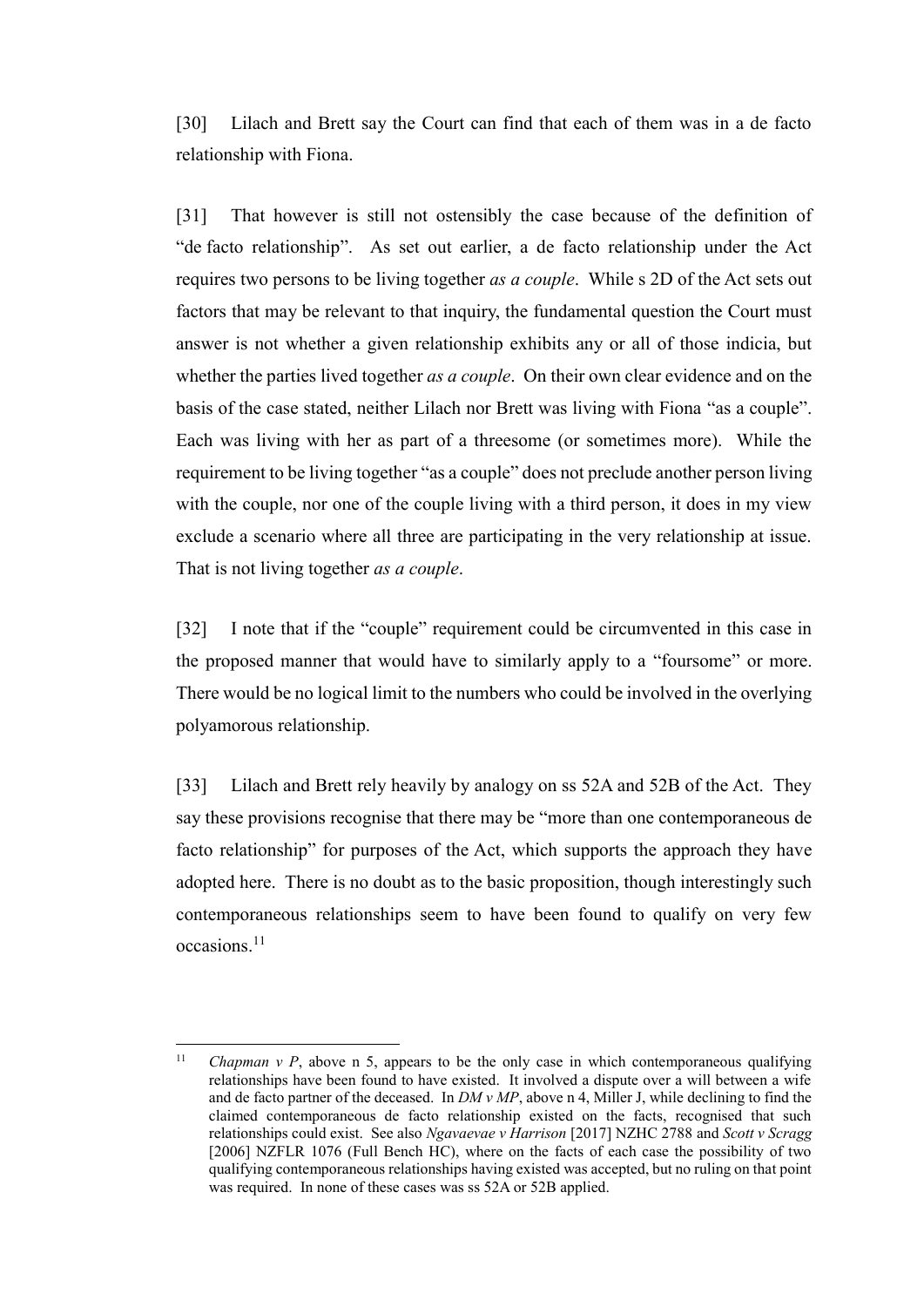[34] Sections 52A and 52B address the priority of competing claims where there are contemporaneous relationships: either a marriage and a de facto relationship or two de facto relationships, respectively. The sections are in substantively identical terms. Section 52B is the relevant provision here and I set it out in full:

#### **52B Priority of claims where 2 de facto relationships**

- (1) This section applies in respect of relationship property if—
	- (a) competing claims are made for property orders in respect of that property but in relation to different de facto relationships; and
	- (b) there is insufficient property to satisfy the property orders made under this Act.
- (2) If this section applies, the relationship property is to be divided as follows:
	- (a) if the de facto relationships are successive, then in accordance with the chronological order of the de facto relationships:
	- (b) if the de facto relationships were at some time contemporaneous, then,—
		- (i) to the extent possible, the property orders must be satisfied from the property that is attributable to each de facto relationship; and
		- (ii) to the extent that it is not possible to attribute all or any of the property to either de facto relationship, the property is to be divided in accordance with the contribution of each de facto relationship to the acquisition of the property.

[35] The plain language of s 52B (and s 52A) does not suggest that it would apply to *three* contemporaneous relationships, which is the position alleged here (albeit there happens to be no claim arising out of one of them).

[36] A more significant difficulty in the applicants' placing reliance on ss 52A and 52B is that these sections do not expand the scope of the Act. Rather they recognise the potential for conflicting claims arising out of the 2002 extension of the Act to de facto relationships and attempt to resolve that conflict. Beforehand the Act applied only to married couples. It is of course unlawful to be married to two people at once, so the possibility of competing claims under the Act did not arise. Extension of the law to de facto relationships opened up that potential. But the key point is that ss 52A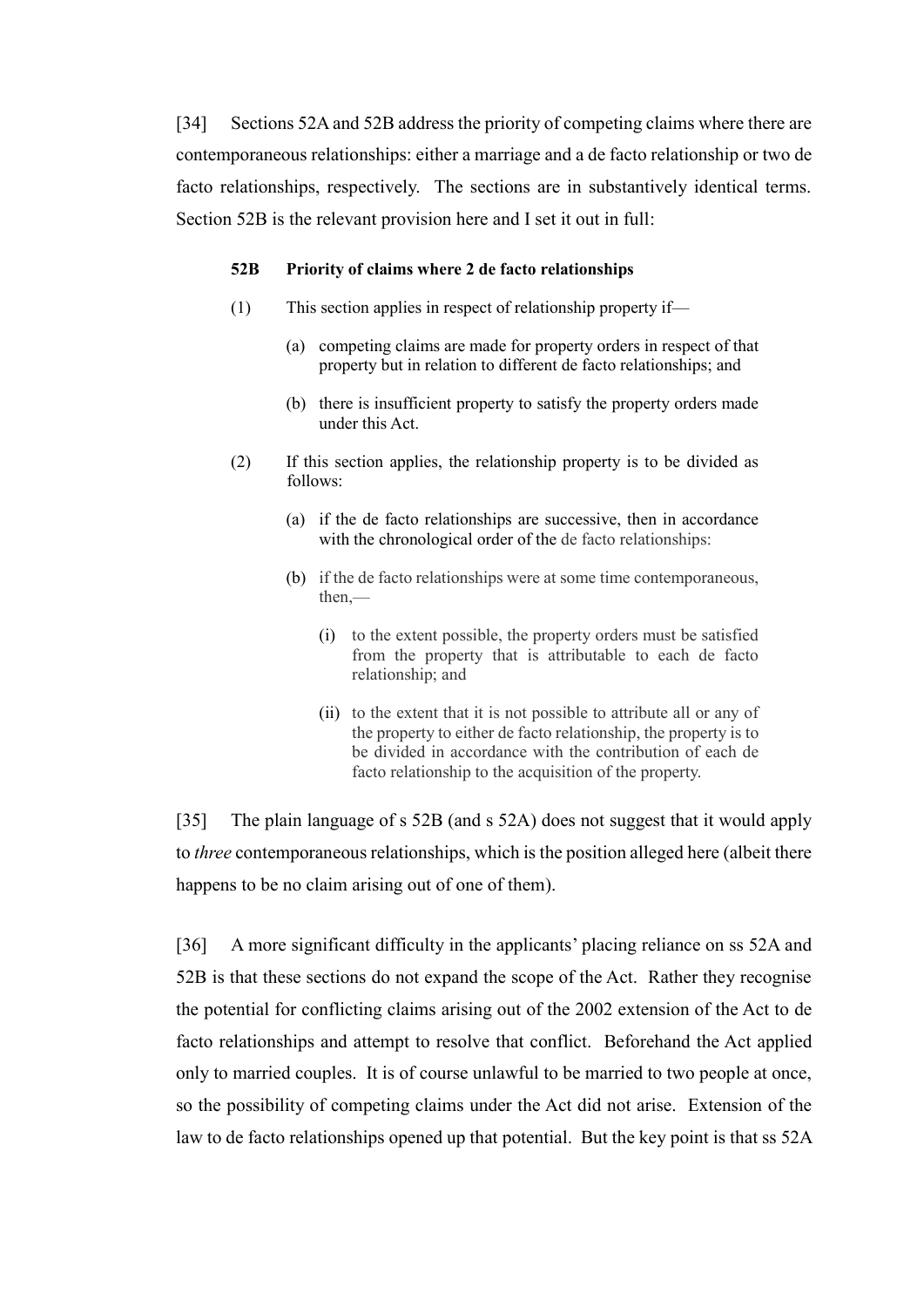and 52B still purport only to establish priority between competing claims where there are *two* discrete *qualifying* relationships.

[37] Leaving to one side the fact there are three relationships here, the question remains whether the relationships at issue are "qualifying" under the Act. For the reasons identified previously, on the face of it, those pleaded here are not.

[38] I also consider it relevant that while ss 52A and 52B are recognised as troublesome, they would, as discussed below, almost invariably produce a result discordant with the Act if applied to a deconstructed polyamorous relationship.

[39] There have been a number of cases which have considered these provisions. None, or at-least no reported decisions, seem to have resulted in the provisions being applied. I suspect this is largely because of the difficulty in establishing a qualifying second relationship. As Sargisson AJ, reviewing these cases in *Ngavaevae v Harrison*, noted:<sup>12</sup>

It would be fair to say that to establish a contemporaneous de facto relationship is likely to be difficult in practice. On my reading of recent authorities, assumptions of exclusivity still linger on in judicial interpretations of a 'qualifying relationship.

[40] Because such claims have generally foundered at the second relationship point, the question of how ss 52A and 52B actually operate has not been addressed by the Courts. Both academics,<sup>13</sup> and the Law Commission, also having identified no examples of application of these provisions, have expressed concerns as to how they would work:<sup>14</sup>

[...] the draft provisions on which sections 52A and 52B are based were developed in the context of succession law. They were not designed to be inserted into the PRA or to apply to situations involving three (surviving) people. As a result, several problems arise when applying sections 52A and 52B within the PRA framework […]

 $12$ <sup>12</sup> *Ngavaevae v Harrison*, above n 11, at [50].

<sup>&</sup>lt;sup>13</sup> Mark Henaghan "Multiple Relationships on Death" in N Peart, M Briggs, and M Henaghan (eds) *Relationship Property on Death* (Thomson Brookers, Wellington, 2004) 347 at 353.

<sup>14</sup> Law Commission *Review of the Property Relationships Act 1976 | Te Arotake i te Property (Relationships) Act 1976* (NZLC, R143, 2019) at [7.45].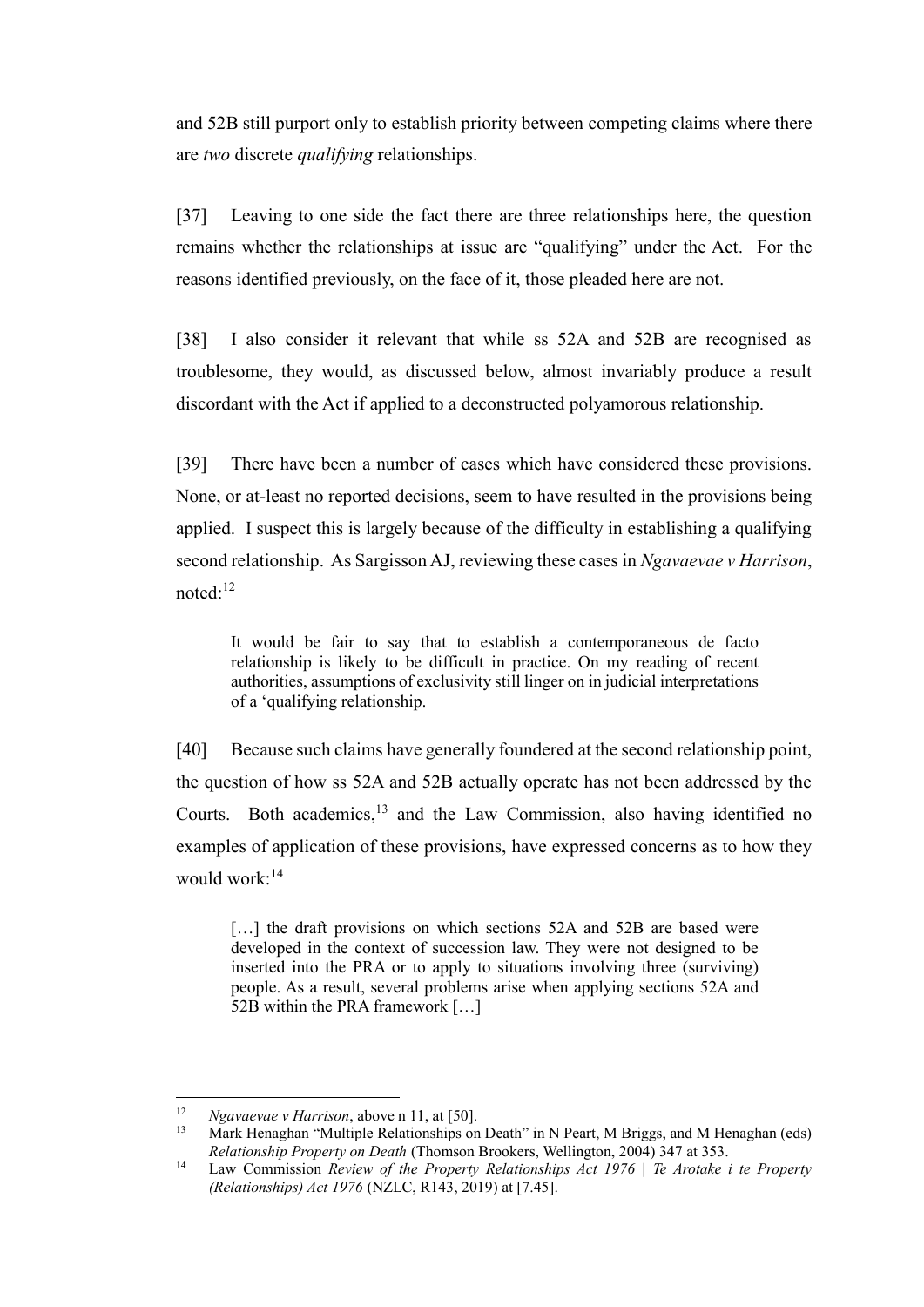[41] The acknowledged difficulties with application of these provisions do not encourage a broad interpretation of the Act in reliance on them, even if it were available.

[42] Ms Taefi says that, in this particular case, while the Court can draw on 52B for jurisdiction, it would not be necessary to actually apply the section because Lilach and Brett are only claiming one-third each. They have adjusted their case to fit as it were. There would be no need to prioritise the claims because there would be sufficient property to meet the orders as sought, in terms of s 52B(1).

[43] However, that approach is not accepted by Fiona and in any event the Court would have to apply the provisions of the Act, not some broad notion of what might be fair.

[44] On my view of the application of s 52B, it would lead to a result materially different to that claimed. As might be expected where the relationship is in reality polyamorous, there would be only one family home, in this case the Kumeu property. Each of Lilach and Brett would have to bring or be treated as bringing a separate proceeding. Applying the presumption of equal division, the Court would likely order in each proceeding that each partner was entitled to 50 per cent each. That would mean that Fiona was entitled in total to 100 per cent (50 per cent in each case) and Brett and Lilach 50 per cent each. There would be insufficient property to satisfy the orders in terms of s 52B(1)(b), and the home could not be said to be "attributable" to either de facto relationship in particular in terms of s 52B(2)(b)(i), whatever meaning is given to that word. Therefore, under  $s$  52B(2)(b)(ii) the property would have to be divided in accordance with the contribution of each de facto relationship to the acquisition of the property. If each de facto relationship is assumed to have contributed equally, and it is difficult to see how it would not be given Fiona is a member of both relationships, that would result in Fiona's receiving 50 per cent and Lilach and Brett 25 per cent each.

[45] This is materially different to Lilach and Brett's claimed 33 per cent shares, and is materially at odds with the general policy of the Act that couples share the family home equally. Yet, that outcome would likely be standard in respect of a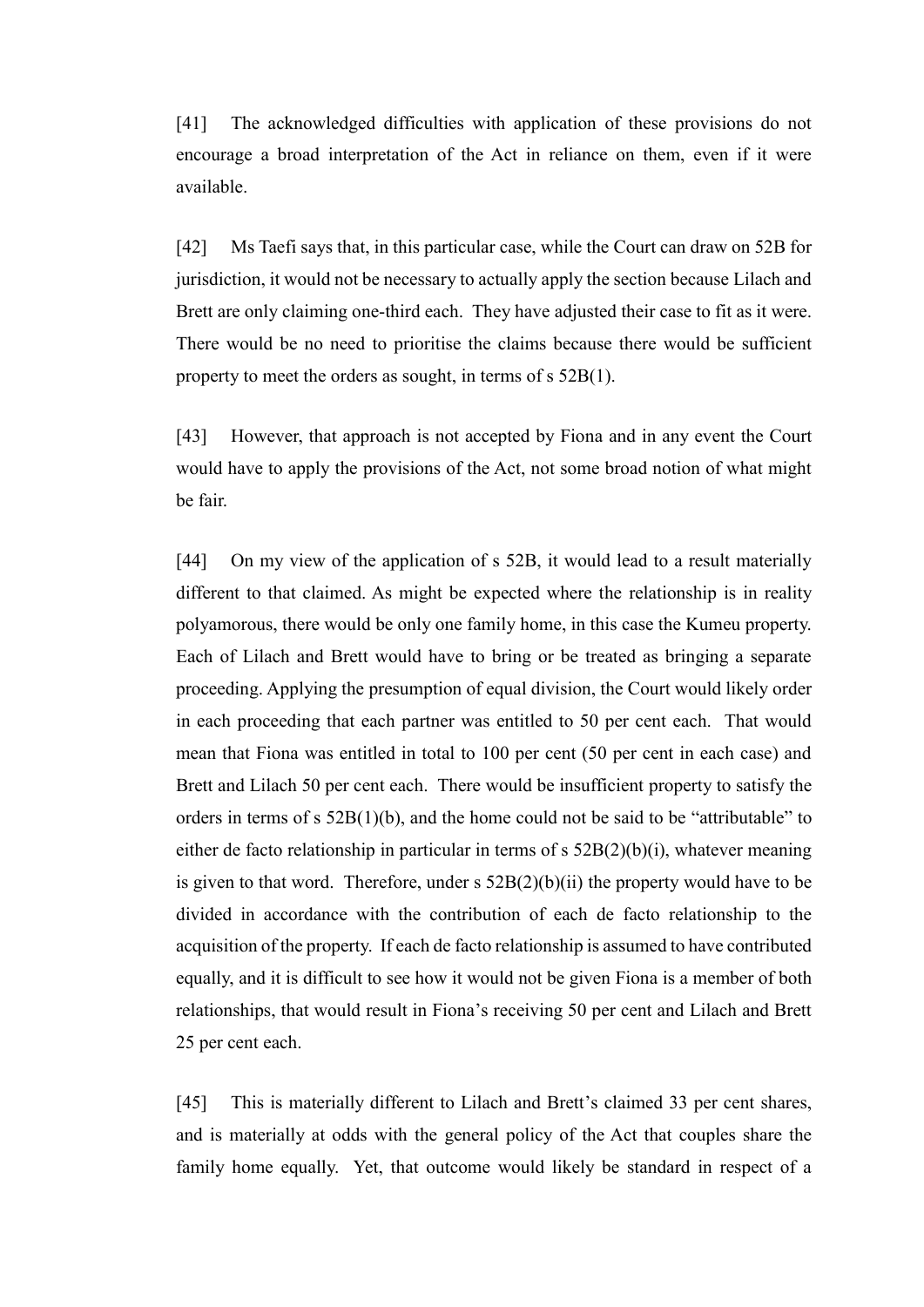polyamorous relationship. Because the property pool in respect of each dyadic relationship will likely be the same, the same unequal outcome will likely result in respect of all types of relationship property.

[46] Ms Taefi submits these difficulties could be circumvented by consolidation of proceedings, but that is procedural only. The Court would still have to consider each case separately. The outcome would be unchanged.

[47] These problems do not arise to the same extent with couples in contemporaneous qualifying relationships, who, living together as a couple, would generally be living in separate homes, which would therefore be "attributable" to each relationship, such that division would fit better with the scheme of the Act. There could still be cases, as Ms Taefi argues, which have a result similar to the present. She gave the example of one partner spending lengthy periods overseas and in their absence a third person moving in with the partner at home and living with them as a couple. She gave another example of a live-in caretaker having a long-term relationship with one or other of the partners living in a house. These cases would however be extremely rare.

[48] In my view the likely outcome of the division process in a case such as the present speaks strongly against expanding the application of the Act by analogy to s 52B, rather than in favour of it.

# *Academic and other commentary on polyamory and the Act*

[49] Ms Taefi referred me to academic commentary which suggests that a polyamorous relationship can be approached in the way the claimants argue. However, I have not found any of the commentary to be of particular assistance. Counsel for Brett referred me in particular to Professor Henaghan's discussion of the treatment of multiple relationships on death, in relation to which the Professor suggests: $15$ 

A gap in the definition of a de facto relationship is the situation where three people live together in a "ménage à trois". This is not literally living together as a "couple". It is living together as a "threesome". Such relationships are

<sup>15</sup> Henaghan, above n 13, at 360.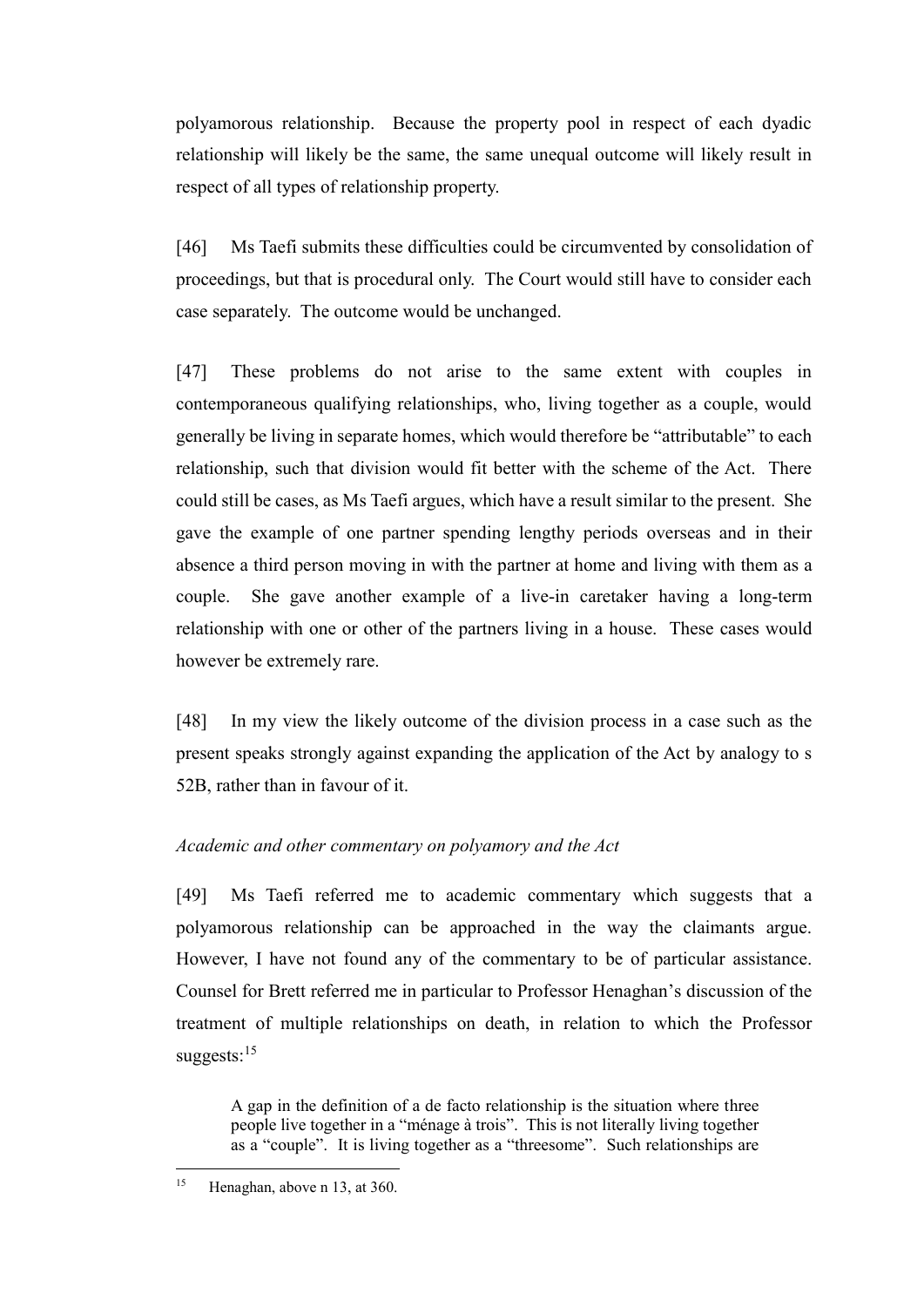not common, but they do create a problem in terms of the Act. The most likely practical classification for such relationships is to treat them as two contemporaneous relationships.

[50] It is clear from the brevity of this passage that these are thoughts in passing. While an intuitive response to the "problem in the Act" is to divide relationships into dyadic couples, this does not bear close scrutiny for the reasons given above. Furthermore, I do not consider it clear the Professor had in mind a case such as the present. He refers to a "threesome", but also to treating that relationship as "two contemporaneous relationships", when dividing a threesome into its dyadic elements produces three couples, as noted above. It is possible that by "threesome" and "ménage à trois" the Professor was referring to a case like the example of the live-in caretaker described above, where reference to two contemporaneous relationships is apt.

[51] I note that the Law Commission, in their recent review of the Act, stated that it does not apply to relationships between three or more people. Lilach and Brett's argument is of course more nuanced, but the Commission refers to the same fundamental considerations I noted at the outset of this judgment, and which also apply to the constituent relationships under s  $52B$ :<sup>16</sup>

The PRA is premised on the notion of "coupledom".<sup>17</sup> It applies only to marriages, civil unions and de facto relationships that are intimate relationships between two people. The PRA does not apply to intimate relationships between three or more people (multi-partner relationships).

## *The argument for liberal interpretation and reform*

[52] Whether the Act should be "premised on the notion of 'coupledom'" is of course another matter. In this regard, the Law Commission observed that:<sup>18</sup>

Multi-partner relationships may share many of the hallmarks of a qualifying relationship, such as common residence, raising children together, financial dependence or interdependence, ownership, use and acquisition of property, mutual commitment to a shared life and the performance of household duties. Excluding multi-partner relationships that are functionally similar to qualifying relationships from the PRA may therefore be difficult to justify.

<sup>&</sup>lt;sup>16</sup> Above n 14 at [7.62].

<sup>17</sup> Citing Margaret Briggs "Outside the Square Relationships" (Paper Presented to New Zealand Law Society PRA Intensive, October 2016) at 135.

<sup>&</sup>lt;sup>18</sup> Above n 14 at [7.65], [7.72], and [7.73].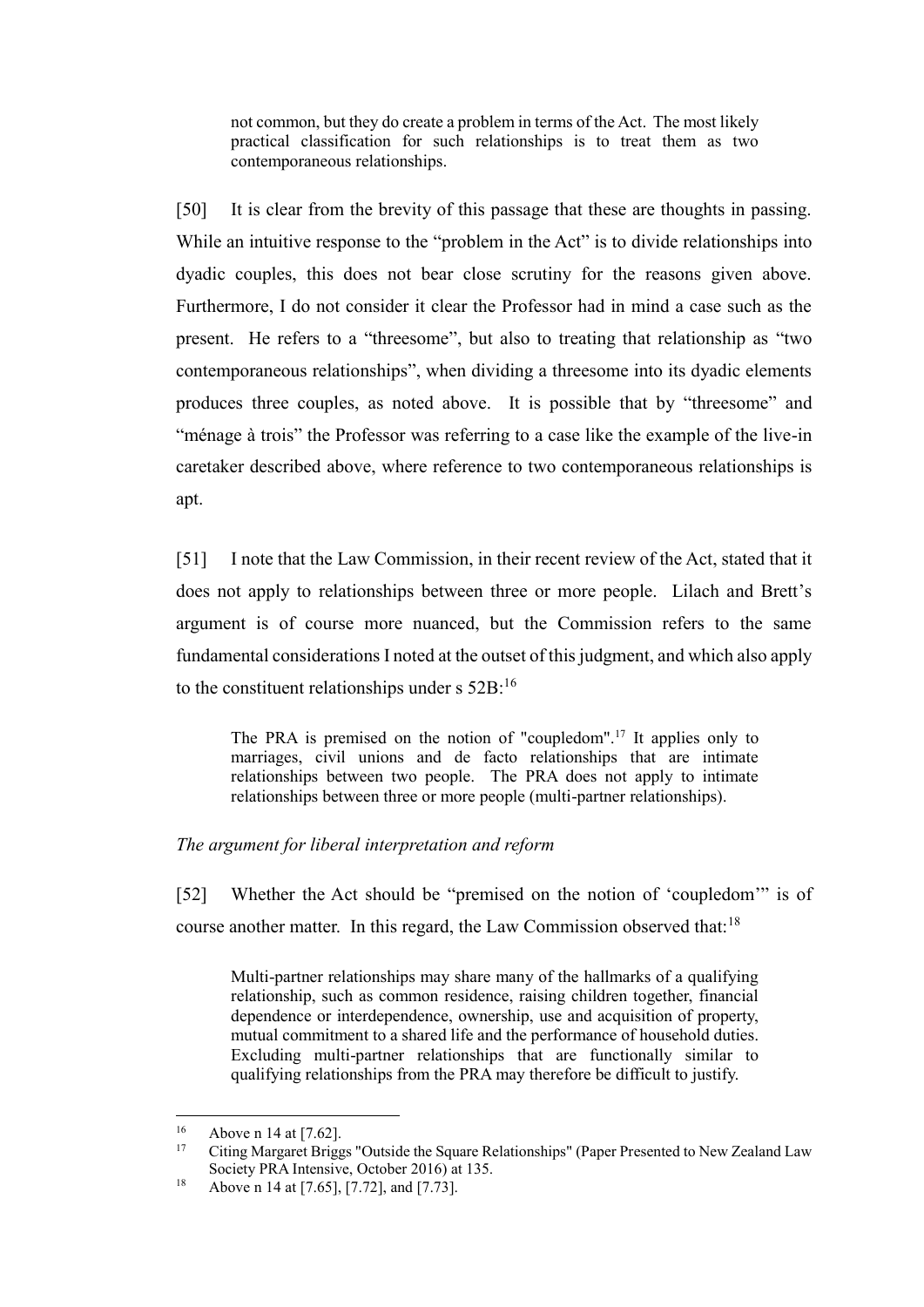$[...]$ 

Two members of the public [who made submissions to the Commission] described diverse relationship and family structures that differ from the traditional couple structure and nuclear family. They felt that, as diverse structures become more common, legal recognition and rights need to be available. They noted that the current law strongly favours the 'primary' couple who may be married or in a civil union and largely excludes any secondary partners who may still contribute significantly to the family. One person noted that the current law provides for multiple relationships but that these tend to be interpreted as illicit 'cheating' relationships when the reality can be more consensual and nuanced than that.

[…]

A broader theme from Community Law's submission was that the polyamorous community wanted a clear way to have their relationships recognised by the law when they desired those relationships to be recognised.

[53] Appealing to similar sentiments, counsel for both Lilach and Brett submit that the Act ought to be interpreted liberally, referring inter alia to Sargisson AJ's observation that: 19

The Act is social legislation: it reflects, or at least should reflect, contemporary social mores. The Act, and its judicial interpretation, must therefore be responsive to developments in social mores. In that regard, these are interesting times. The Law Commission observes that "relationships are now much more diverse and this diversification is expected to continue". In fact, 'unorthodox' relationships are more often than not the ones that end up under the judicial microscope.

[…]

[...] at least in principle, the Act makes room for situations such as we find in this case, which the court must be careful not to down play in favour of personal bias.

[54] Sargisson AJ's comments were made in respect of the limited application to date, as noted above, of the contemporaneous relationship provisions because of apparent judicial reluctance to find the second relationship to be qualifying. I agree that the Act is a liberal piece of legislation and should be interpreted in a way that achieves its liberal purpose. In this respect, I acknowledge that the Act was amended in 2002 to broaden significantly the range of qualifying relationships and that a number

 $19$ <sup>19</sup> *Ngavaevae v Harrison*, above n 11, at [45], citing Law Commission, above n 14, at [4.23]. See also *Ngavaevae* at [56].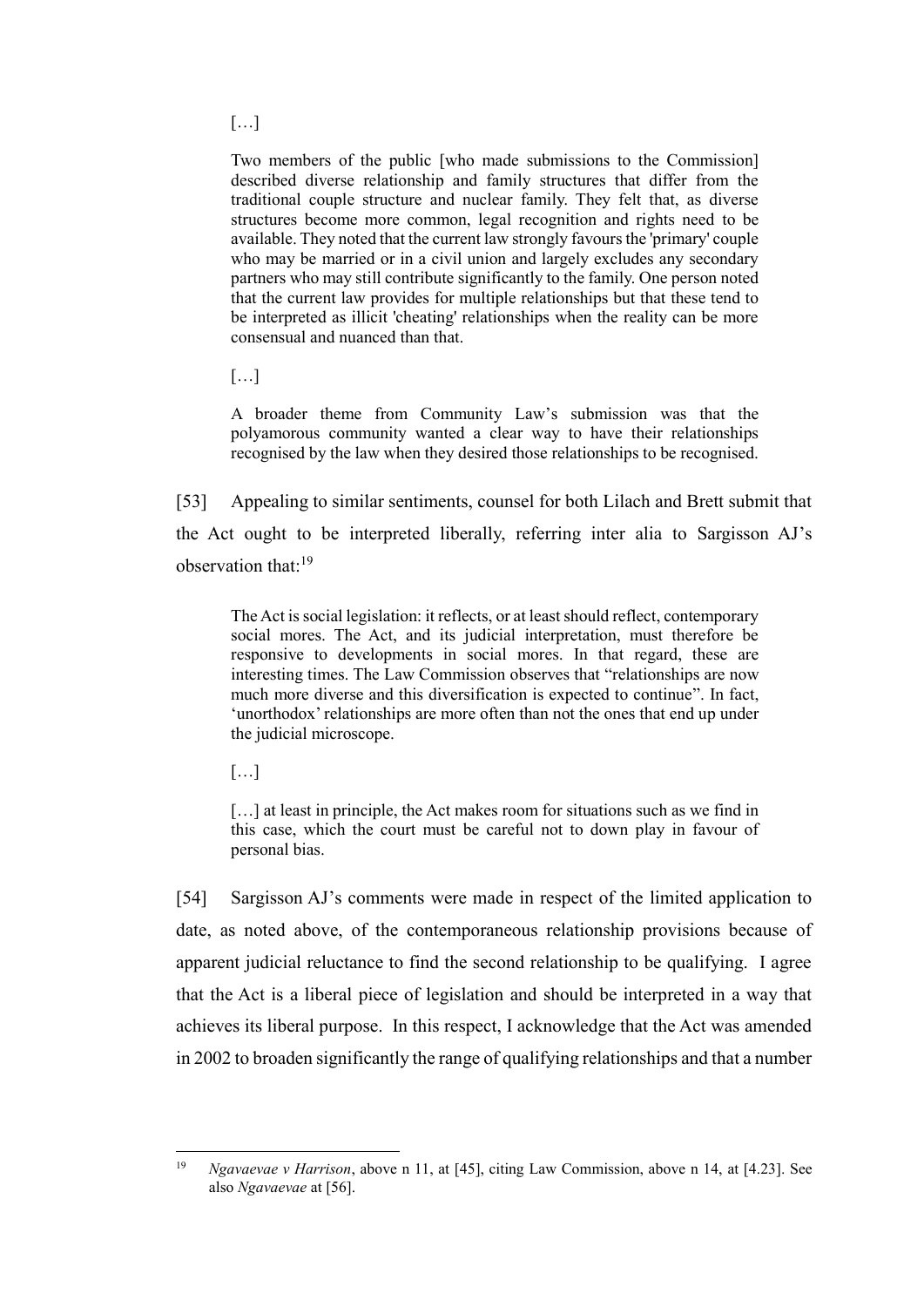of different relationships are now encompassed by the Act in addition to the married couples to whom it used to exclusively relate.

[55] Those who have decided to live in polyamorous relationships have an understandable desire, as indicated by the submissions received by the Law Commission, and by this case, for the clarity that recognition of their relationships within the statutory scheme might offer. As also emerges, at least some submitters believed that would offer their relationships a degree of legitimacy in the eyes of society at large which they currently do not possess. As the Commission identified, excluding multi-partner relationships that are functionally similar to qualifying relationships (and in this case of longer duration than many) may be difficult to justify.<sup>20</sup>

[56] Nonetheless, Parliament has premised the Act on the notion of coupledom, as the scheme of the Act makes clear. Whether this is difficult to justify as a matter of policy is a matter for Parliament. Statutory interpretation must always have regard to the text and scheme of the Act in question.<sup>21</sup>

[57] Reform of the sort required by this case cannot be accomplished through the Courts. While many relationships are complex, polyamorous relationships are likely to be even more so. As the Commission has noted: $22$ 

There are […] a number of practical considerations that would need to be addressed if a property regime were to be extended to multi-partner relationships. Policy would need to be developed on which relationships should be captured, whether the regime should be opt in or opt out and what the property entitlements should be. Careful consideration would also need to be given to the implications of recognising multi-partner relationships for other areas of the law.

The PRA is premised on an intimate relationship between two people, and we consider that this should also be the premise of the new Act. Extending the

<sup>&</sup>lt;sup>20</sup> I record, for completeness, that the claimants also advanced an argument, as I understand it, that this distinction discriminates between polyamorous and monogamous couples on the prohibited grounds of family status, as described in  $s$  21(1)(1)(iii) of the Human Rights Act 1993, and that an interpretation consistent with that Act's prohibition on discrimination on that ground should be preferred. As I identify, there is a forcible policy argument that distinction should not be drawn. However, inconsistency with the policy of the Human Rights Act 1993 is not, without more, a basis for departing from the clear effect of the statutory scheme and language of the Property (Relationships) Act 1976.

<sup>&</sup>lt;sup>21</sup> *Shark Experience Ltd v Pauamac5 Inc* [2019] NZSC 111 at [28].

Above n 14 at  $[7.75]$ .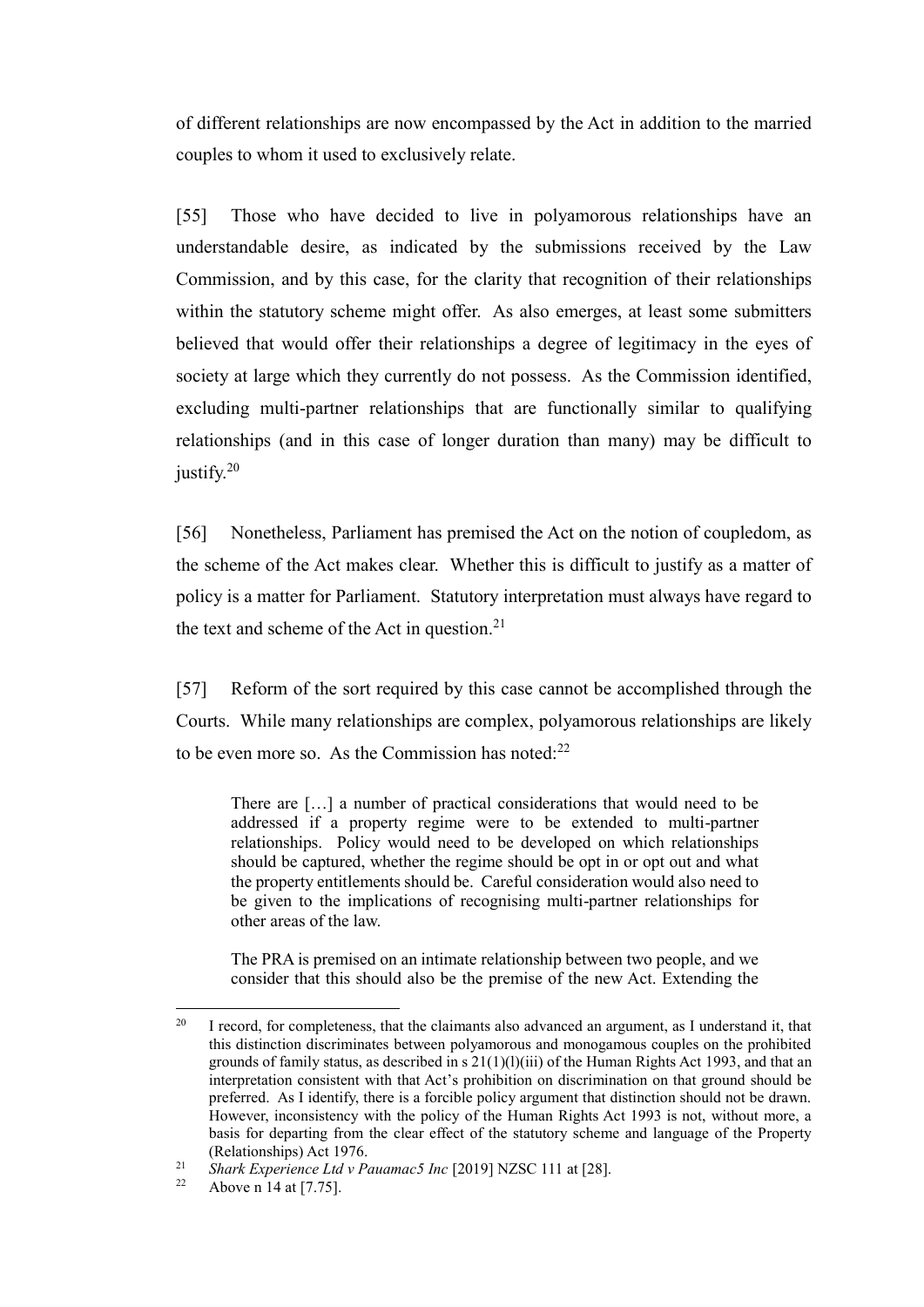regime to multi-partner relationships would be a fundamental shift in policy and should be considered within a broader context involving more extensive consultation about how family law should recognise and provide for adult relationships that do not fit the mould of an intimate relationship between two people.

## **Conclusion**

[58] For all of the above reasons, not only does the Act on its face not apply to a polyamorous relationship such as the parties', but it would be unworkable to stretch the legislation to 'fit' this case.

[59] This issue having arisen by way of a question of law referred to this Court, I am required to remit the matter to the officer who stated the case together with the opinion of the Court.<sup>23</sup> I answer the restated question of law as follows:

The Family Court does not have jurisdiction to determine the property rights of three persons in a polyamorous relationship under the Property (Relationships) Act 1976, nor does it have jurisdiction to do so by dividing the polyamorous relationship into dyadic parts.

[60] The position will be different if as a matter of fact more than two people are cohabiting but can properly be described as living together as couples. That is not the case in a polyamorous relationship in the sense used here.

[61] I conclude by saying that the claimants here are not without remedy. The issues between them can be addressed at equity.<sup>24</sup> Most of the evidence filed, acknowledging it is incomplete, would be relevant in that context. It will be a matter for the Judge hearing the case, but in my view it would be appropriate to pay regard to the principles expressed in the Act, such that judge-made law properly develops in response to the guidance offered by statute  $law<sup>25</sup>$  After all, as noted above, the relationship here has many of the hallmarks of a qualifying relationship, albeit, fatally in terms of the

<sup>&</sup>lt;sup>23</sup> High Court Rules 2016, r 21.14.<br><sup>24</sup> See Lankow v *Pose* [1005] 1 N'

See *Lankow v Rose* [1995] 1 NZLR 277 (CA); and, for a more recent application of the same, *Judd v Hawkes Bay Trustee Company Ltd* [2016] NZCA 397. See, for a recent discussion of that case and its "aftermath", Emily Stannard and Helen Cull "*Lankow v Rose* and its aftermath" (2019) 3 NZWLJ 93.

<sup>25</sup> See generally *South Pacific Manufacturing Co Ltd v New Zealand Security Consultants and Investigations Ltd* [1992] 2 NZLR 282 (CA) at 298; *T v Regional Intellectual Care Agency* [2007] NZAR 643 (CA) at [10]; and *O'Hagan v Body Corporate 189855* [2010] 3 NZLR 445 (CA) at [99].